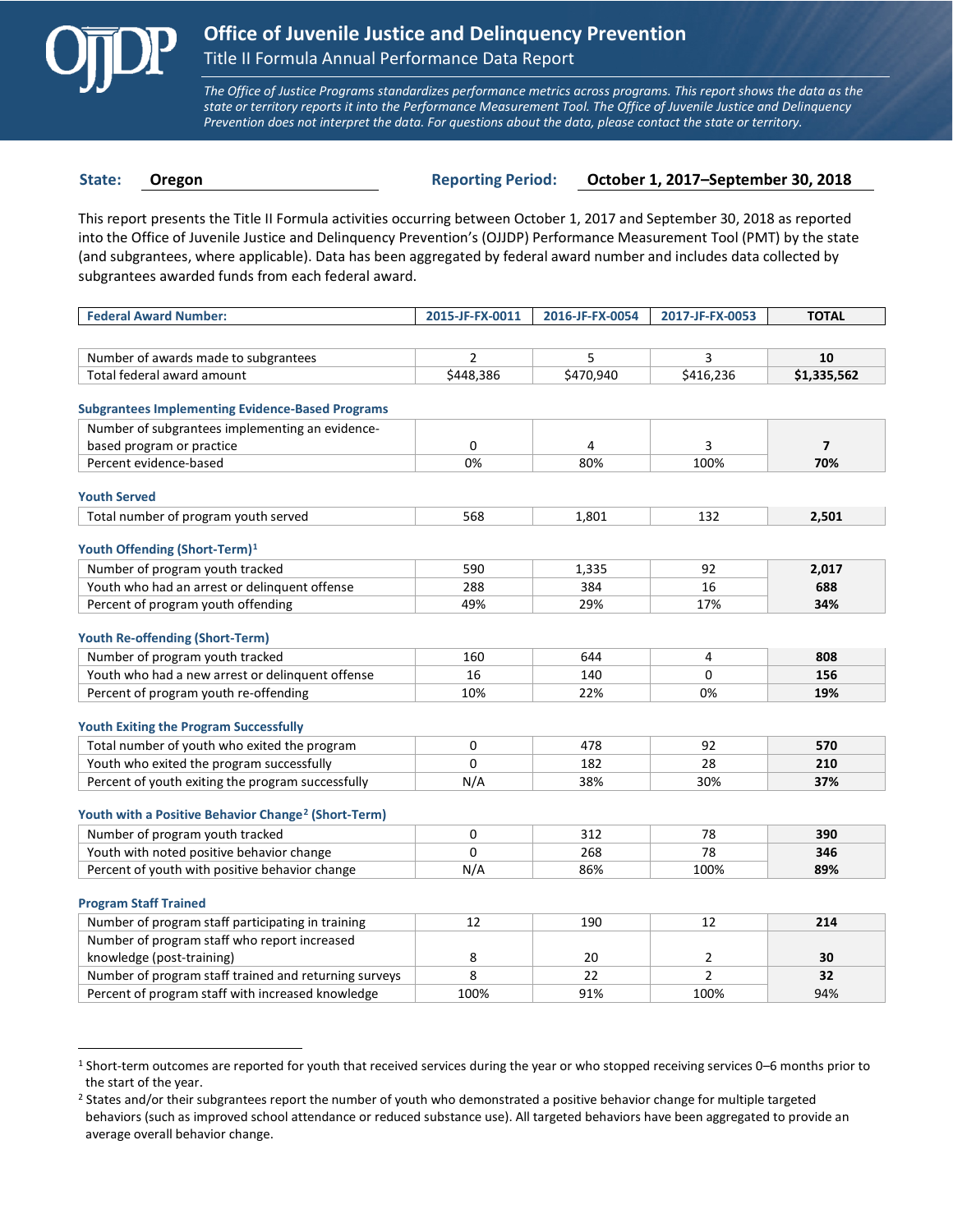## **Title II Formula Annual Performance Data Report**

### **Systems Improvement Activities**

| Number of Memorandum of Understandings developed |    |    |    |     |
|--------------------------------------------------|----|----|----|-----|
| Number of program materials developed            |    | 20 |    | 34  |
| Number of planning activities conducted          | 44 |    | 62 | 378 |
| Number of program/agency policies or procedures  |    |    |    |     |
| created, amended, or rescinded                   |    |    |    |     |

# Purpose Area Allocations

OJJDP has defined 32 purpose areas that states may use their Title II funds to implement, either through subawards to local, public, and private agencies or through statewide programs. This section lists the funds allocated from each federal award to both subgrantee and statewide programs during the reporting period.<sup>[3](#page-1-0)</sup>

| <b>Purpose Area</b>                             | 2015-JF-FX-0011 | 2016-JF-FX-0054 | 2017-JF-FX-0053 | <b>TOTAL</b> |
|-------------------------------------------------|-----------------|-----------------|-----------------|--------------|
| 1. Aftercare/Reentry                            | \$0             | \$0             | \$0             | \$0          |
| 2. After School Programs                        | \$0             | \$0             | \$0             | \$0          |
| 3. Alternatives to Detention                    | \$0             | \$0             | \$0             | \$0          |
| 4. Child Abuse and Neglect                      | \$0             | \$0             | \$0             | \$0          |
| 5. Community-Based Programs and Services        | \$0             | \$0             | \$0             | \$0          |
| 6. Delinquency Prevention                       | \$0             | \$0             | \$0             | \$0          |
| 7. Gangs                                        | \$0             | \$0             | \$0             | \$0          |
| 8. Graduated and Appropriate Sanctions          | \$0             | \$0             | \$0             | \$0          |
| 9. Hate Crimes                                  | \$0             | \$0             | \$0             | \$0          |
| 10. Job Training                                | \$0             | \$0             | \$0             | \$0          |
| 11. Learning and Other Disabilities             | \$0             | \$0             | \$0             | \$0          |
| 12. Mental Health Services                      | \$0             | \$0             | \$0             | \$0          |
| 13. Mentoring, Counseling and Training Programs | \$0             | \$0             | \$0             | \$0          |
| 14. Positive Youth Development                  | \$0             | \$0             | \$0             | \$0          |
| 15. Probation                                   | \$0             | \$0             | \$0             | \$0          |
| 16. Protecting Juvenile Rights                  | \$0             | \$0             | \$0             | \$0          |
| 17. School Programs                             | \$200,000       | \$200,000       | \$0             | \$400,000    |
| 18. Substance and Alcohol Abuse                 | \$0             | \$0             | \$0             | \$0          |
| 19. Compliance Monitoring                       | \$0             | \$0             | \$0             | \$0          |
| 20. Deinstitutionalization of Status Offenders  | \$0             | \$0             | \$0             | \$0          |
| 21. Disproportionate Minority Contact           | \$90,000        | \$0             | \$0             | \$90,000     |
| 22. Diversion                                   | \$100,000       | \$160,000       | \$120,000       | \$380,000    |
| 23. Gender-Specific Services                    | \$0             | \$0             | \$0             | \$0          |
| 24. Indian Tribe Programs                       | \$0             | \$0             | \$0             | \$0          |
| 25. Indigent Defense                            | \$0             | \$0             | \$0             | \$0          |
| 26. Jail Removal                                | \$0             | \$0             | \$0             | \$0          |
| 27. Juvenile Justice System Improvement         | \$0             | \$0             | \$0             | \$0          |
| 28. Planning and Administration                 | \$0             | \$0             | \$0             | \$0          |
| 29. Reducing Probation Officer Caseloads        | \$0             | \$0             | \$0             | \$0          |
| 30. Rural Area Juvenile Programs                | \$0             | \$0             | \$0             | \$0          |
| 31. Separation of Juveniles from Adult Inmates  | \$0             | \$0             | \$0             | \$0          |
| 32. State Advisory Group (SAG) Allocation       | \$0             | \$0             | \$0             | \$0          |

<span id="page-1-0"></span><sup>&</sup>lt;sup>3</sup> The dollars shown are an estimate of total funds allocated for activities conducted for each purpose area. The PMT is not a grants management system and does not collect data on actual expenditures. For actual expenditures, please refer to the Office of Justice Programs Grants Management System (GMS).

 $\overline{a}$